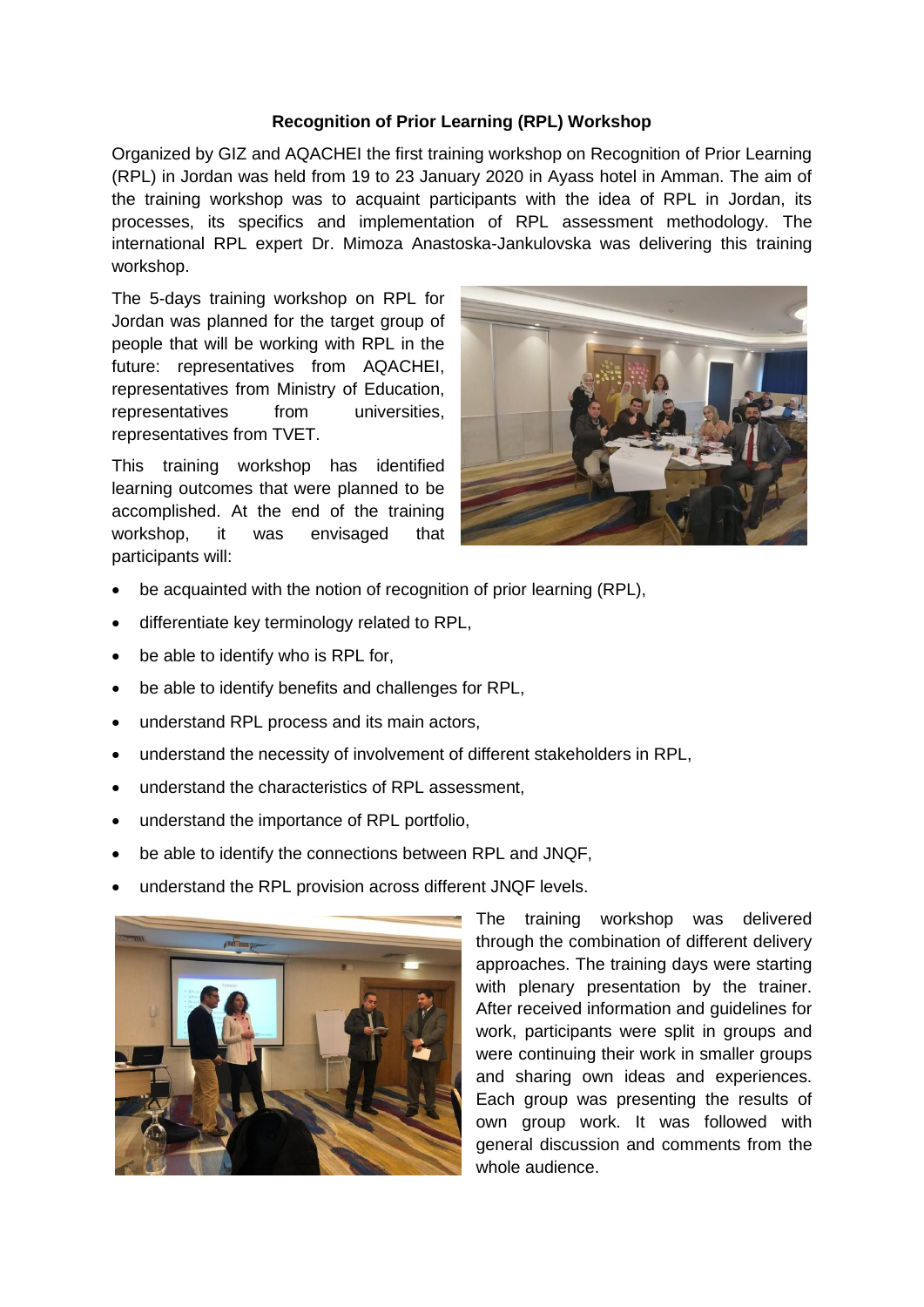In this way by combination of presentations, smaller groups work, plenary discussions, the information were delivered to the participants. All participants have remained active throughout the duration of all 5 days. The exchange of ideas and experiences was fostered.



At the beginning of the training workshop selfassessment pre-test was distributed with questions to map the existing knowledge between participants on the topics to be discussed. At the end of the training workshop self-assessment post-test was distributed to scan the change in the knowledge between participants. On the scale from 1 – unsatisfactory to 5 – excellent, average grade from pre-assessment was 1.5; the average grade of the post assessment was 4.6. This big change in knowledge during the workshop week was evident in the discussions with participants too.

Throughout all of the five days, in formal and informal discussions with participants, their feedback for the training workshop was received. During informal discussions the participants have expressed their satisfaction with the training workshop. They

especially liked the presentation of different topics of RPL, diversity of activities, trainer style and availability to answer different questions. At the end of the last day of this training workshop, evaluation sheets were distributed among participants in order to receive formal feedback from them about the training workshop. The evaluation analysis have shown 96% of satisfaction among the participants.

Based on the outcomes of the workshop, discussion with the participants, and their evaluation, there are several recommendations for following steps in RPL in Jordan:

- to continue with similar training workshop with different groups of participants (participants from employers, participants from other universities, etc.);
- to conduct training workshops on RPL assessment tools;



- to prepare guidelines for implementation of RPL for different RPL professionals and to deliver training about them for different stakeholder groups;
- to prepare all RPL documents for one economic sector and to pilot them;
- to revise all prepared documents and guidelines and to start implementing the RPL system.